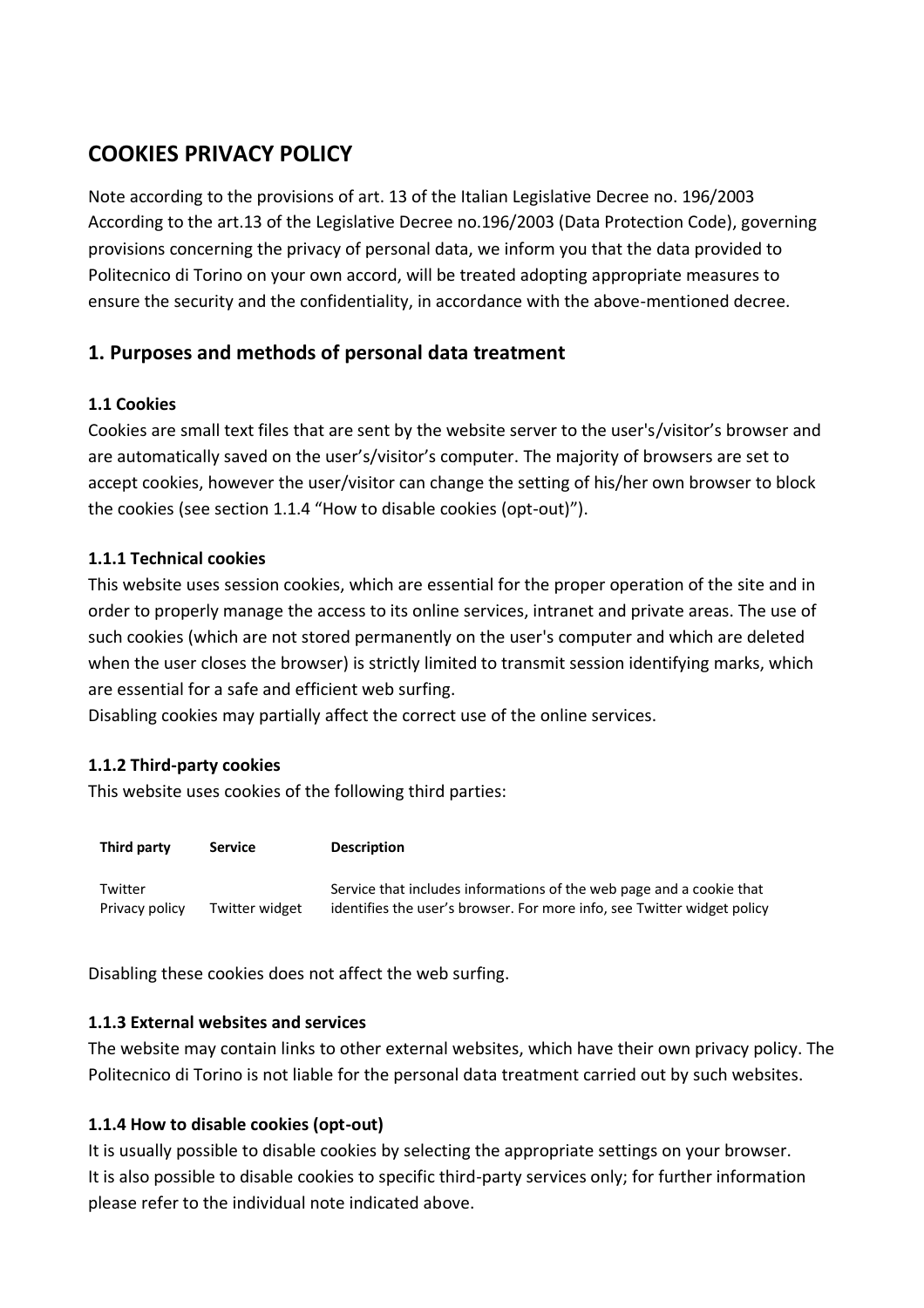#### **1.2 Internet data traffic (Web surfing data)**

Computer systems and software procedures that make this website work, regularly collect some personal data through the communications protocols used on Internet or in order to improve the quality service offered by this website.

These data are not collected in order to be associated to personally identifiable information, but if processed and associated can allow to identify users.

The data falling under this category can be: IP addresses, domain names of computers used to reach this website, URI (Uniform Resource Identifier) identifying the requested resources, timing of request, method used to submit the request to the server, size of the file obtained, numerical code indicating the status of the server's response (success, error, etc.) and other parameters concerning user's operating system and computer computing environment. Providing such data is mandatory.

These data are used for anonymous and statistical purposes in order to check how the website is used and if it is working properly. These data are regularly deleted. These data could be also used to ascertain responsibilities in case of eventual computer crimes or in case damage to Politecnico di Torino or a third party is caused. These data are treated in accordance with the "Regolamento di attuazione del codice in materia di protezione dei dati personali" and they could be shared with the competent Authorities in case of investigations, inspections, etc.

#### **1.3 Data provided by users on a voluntary basis**

Any kind of communication to the contacts included in this website, like e-mail messages, implies that the user's personal and other data, like the IP address, are collected and used in order to reply to the submitted inquiries. The above-mentioned data treatment will be carried out in good faith and in accordance with the general rules of fairness, transparency and privacy protection as indicated in the Italian Legislative Decree no. 196/2003.

Specific summary information will be regularly posted or displayed in the web pages designed for particular on demand services.

#### **1.4 Providing further optional data**

Except what specified above for cookies and data related to web surfing, users could be requested to provide Politecnico di Torino with further personal data in order to get specific informative material or to access specific services. These further data are collected through specific forms published in this website or through e-mail messages and other direct contacts with the contact persons specified in the website.

In case users decide not to provide such further data, Virt-EU consortium may not be able to handle properly the users' specific requests.